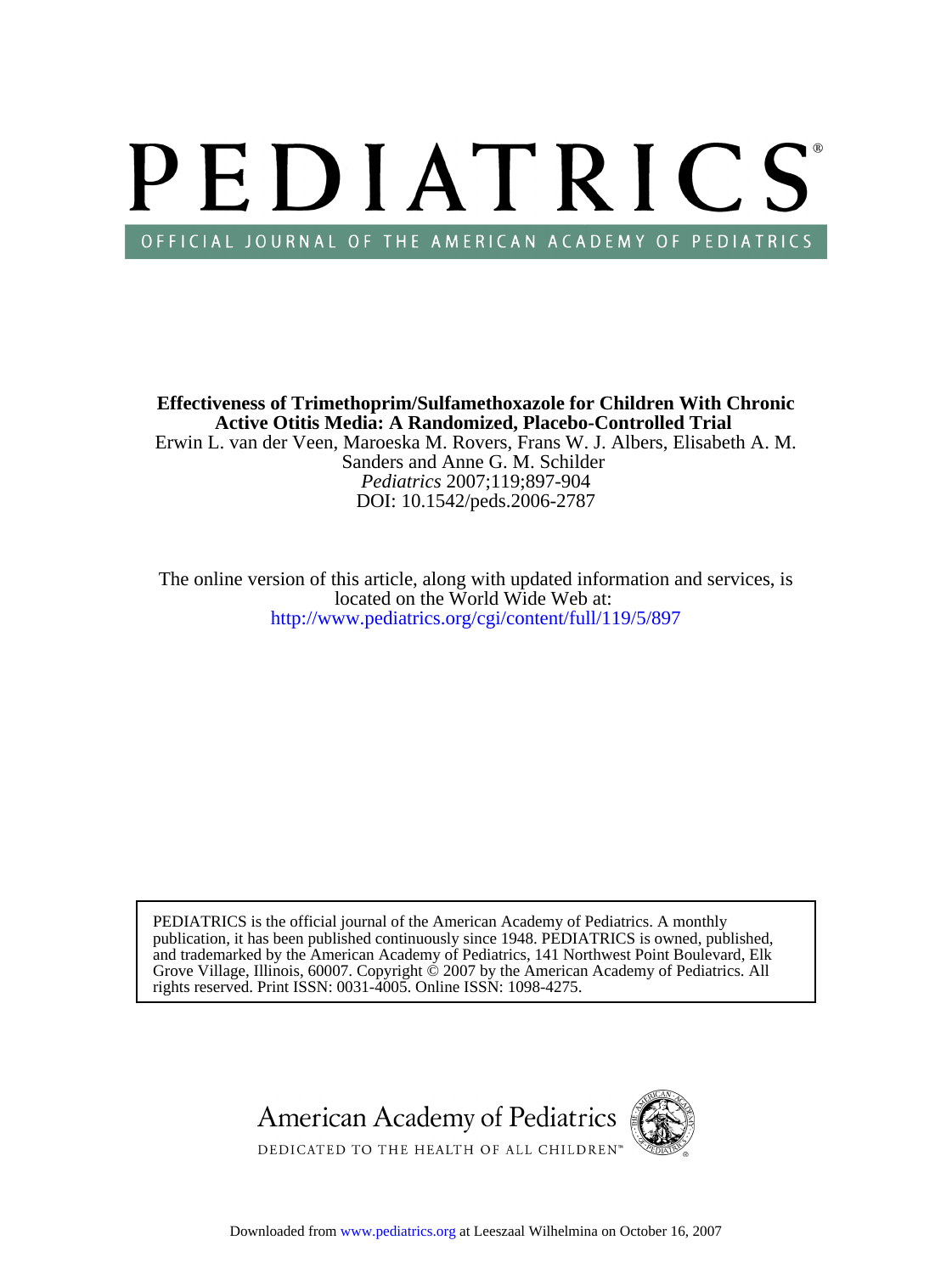# **Effectiveness of Trimethoprim/Sulfamethoxazole for Children With Chronic Active Otitis Media: A Randomized, Placebo-Controlled Trial**

Erwin L. van der Veen, MD<sup>a</sup>, Maroeska M. Rovers, PhD<sup>a,bc</sup>, Frans W. J. Albers, MD, PhD<sup>a</sup>, Elisabeth A. M. Sanders, MD, PhD<sup>b</sup>, **Anne G. M. Schilder, MD, PhDa**

aDepartments of Otorhinolaryngology and <sup>b</sup>Paediatric Immunology, Wilhelmina Children's Hospital, and <sup>c</sup>Julius Center for Health Sciences and Primary Care, University Medical Center Utrecht, Utrecht, Netherlands

The authors have indicated they have no financial relationships relevant to this article to disclose.

#### **ABSTRACT**

OBJECTIVE. The goal was to determine the clinical effectiveness of prolonged outpatient treatment with trimethoprim/sulfamethoxazole for children with chronic active otitis media.

METHODS. We performed a randomized, placebo-controlled trial with 101 children (1–12 years of age) with chronic active otitis media (defined as otorrhea for  $\geq$ 12 weeks). In addition to a short course of steroid and antibiotic eardrops, children were assigned randomly to receive 6 to 12 weeks of orally administered trimethoprim/sulfamethoxazole (18 mg/kg, 2 times per day) or placebo and were monitored for 1 year.

RESULTS. At 6 weeks, 28% of children in the trimethoprim/sulfamethoxazole group and 53% of children in the placebo group had otomicroscopic signs of otorrhea. At 12 weeks, these values were 32% and 47%, respectively. At 1 year, the numbers of children with otorrhea were similar in the 2 groups (25% and 20%, respectively). One child in the trimethoprim/sulfamethoxazole group developed a skin rash. Vomiting or diarrhea was reported for 9% of the trimethoprim/sulfamethoxazole group and 2% of the placebo group. Pure-tone hearing levels and healthrelated quality of life improved during the study but did not differ between the trimethoprim/sulfamethoxazole group and the placebo group. *Pseudomonas aeruginosa* was the most frequently isolated bacteria in the otorrhea samples from both groups.

CONCLUSIONS. A 6- to 12-week course of high-dose, orally administered trimethoprim/ sulfamethoxazole therapy is beneficial for children with chronic active otitis media. The treatment effect is most pronounced with the shorter course and disappears if administration of the medication is discontinued.

www.pediatrics.org/cgi/doi/10.1542/ peds.2006-2787

doi:10.1542/peds.2006-2787

#### **Key Words**

chronic suppurative otitis media, children, drug therapy, trimethoprim/sulfamethoxazole combination

#### **Abbreviations**

COM— chronic active otitis media NNT—number needed to treat RD—rate difference CI— confidence interval

Accepted for publication Dec 15, 2006

Address correspondence to Erwin L. van der Veen, MD, Department of Otorhinolaryngology (KE04.140.5), Wilhelmina Children's Hospital, University Medical Center Utrecht, PO Box 85090, 3508 AB Utrecht, Netherlands. E-mail: e.l.vanderveen@ umcutrecht.nl

PEDIATRICS (ISSN Numbers: Print, 0031-4005; Online, 1098-4275). Copyright © 2007 by the American Academy of Pediatrics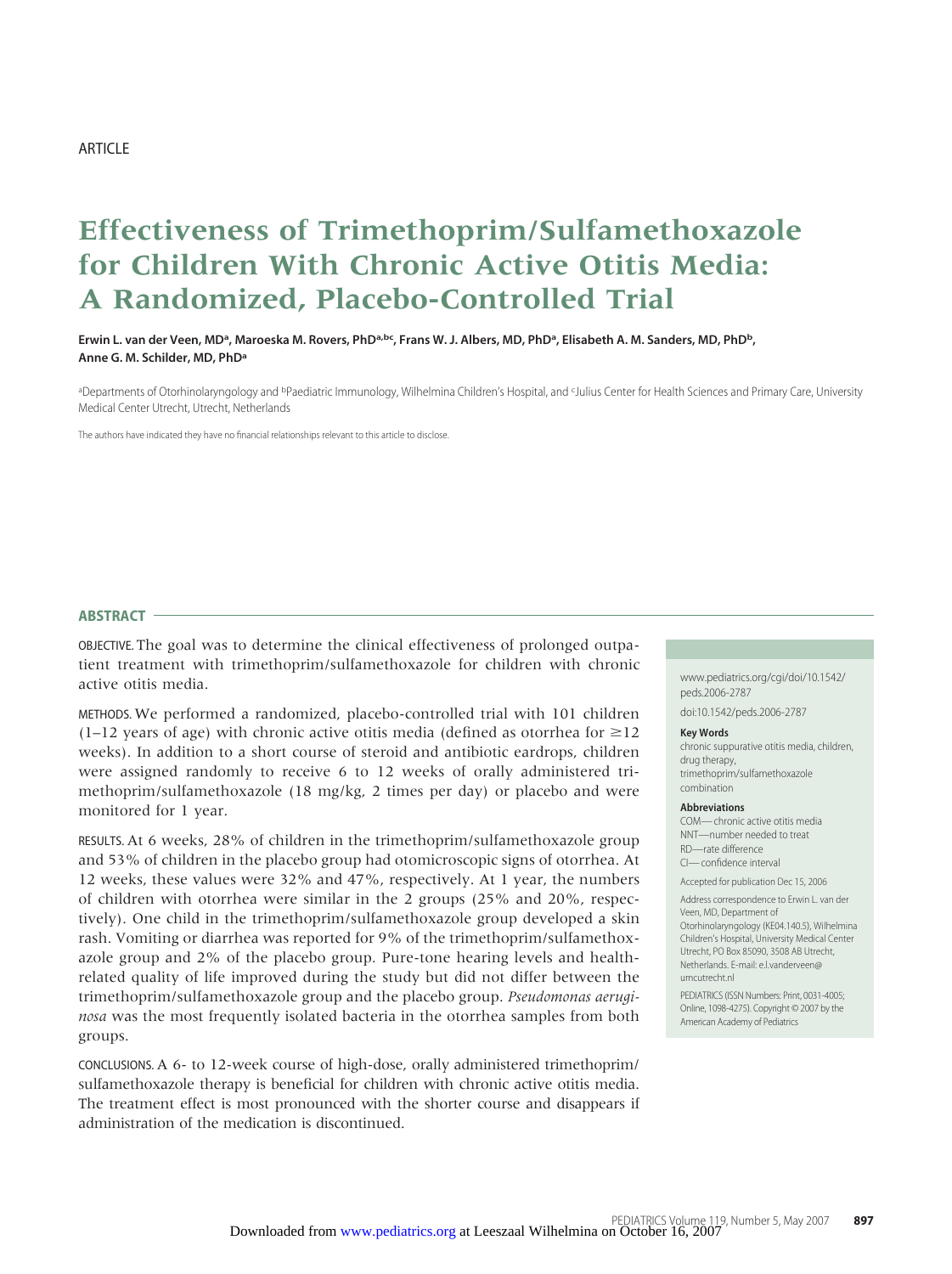IRONIC ACTIVE (MUCOSAL) otitis media (COM) is a common infectious disease, affecting children in both developing and industrialized countries.<sup>1-3</sup> It causes considerable morbidity and is a major global cause of hearing impairment in children. Moreover, it may lead to serious extracranial and intracranial complications, such as mastoiditis and meningitis.<sup>4-8</sup> An active approach in the management of COM is therefore important.<sup>6</sup> Evidence regarding the most effective medical or surgical treatment of COM is incomplete; few randomized, controlled trials have been performed, and inclusion criteria, outcome measures, and follow-up methods in those studies vary considerably.<sup>9-16</sup>

Trimethoprim/sulfamethoxazole has been used for many years for the treatment of upper respiratory tract infections in children. It is an inexpensive antimicrobial drug and is well tolerated by children. When used for prophylaxis for recurrent acute otitis media, it was found to be effective.17,18 A retrospective analysis of data for children with COM treated with trimethoprim/sulfamethoxazole for a prolonged period at our hospital showed promising results. We therefore initiated a randomized, placebo-controlled trial of a 6- to 12-week course of orally administered trimethoprim/sulfamethoxazole in addition to a short course of steroid and antibiotic eardrops for children with COM who had experienced failure of conventional management with topical medications and/or short-term systemic antibiotic treatment. In this article, we report on both the clinical effectiveness and bacteriologic findings.

# **METHODS**

# **Patients**

We conducted a randomized, placebo-controlled trial between February 2003 and June 2006. Otorhinolaryngologists and pediatricians from across the Netherlands referred potential participants (ie, children with COM who had experienced failure of conventional management with topical medications and/or short-term systemic antibiotic treatment) to the pediatric otorhinolaryngology department of the University Medical Center Utrecht. Inclusion criteria were age of 1 to 12 years and a documented history of  $\geq$ 3 months of continuous otorrhea through either a tympanic membrane perforation or a tympanostomy tube. We excluded children with (1) cholesteatoma, (2) known immunodeficiency other than for IgA or IgG subclasses, (3) Down syndrome, (4) craniofacial anomalies, (5) cystic fibrosis, (6) primary ciliary dyskinesia, (7) allergy to trimethoprim/sulfamethoxazole, or  $(8)$  continuous use of antibiotics for  $\geq 6$ weeks in the past 6 months. The medical ethics committee of the University Medical Center Utrecht approved the study protocol.

# **Randomization**

Children whose parents gave informed consent were assigned randomly to receive either trimethoprim/sulfamethoxazole (18 mg/kg, administered orally, 2 times per day) or placebo for 6 to 12 weeks. A computer-generated randomization list was prepared by an independent data manager and sent to the hospital pharmacist, who then provided numbered boxes with bottles filled with a blinded suspension of either trimethoprim/sulfamethoxazole or placebo, with identical taste, bottle appearance, and fluid appearance. At entry into the trial, the investigator responsible for seeing the study participants allocated the next available number on the randomization list and the corresponding box with blinded suspension to each participant. The investigators remained blinded to the randomization until the end of the study.

When otorrhea was found to be present in either ear at the first control visit after 6 weeks, study medication administration was continued for another 6 weeks. Administration of the study medication was discontinued if both ears were found to be free of otorrhea and parents confirmed that they had seen no signs of otorrhea during the previous week. Parents were instructed to start study medication treatment again if symptoms of otorrhea recurred between the follow-up visits at 6 and 12 weeks. At inclusion and if otorrhea was present at the 6-week and 12-week follow-up visits, hydrocortisone/bacitracin/colistin eardrops were prescribed in addition to the study medication for 7 to 10 days, in both the trimethoprim/sulfamethoxazole group and the placebo group. These eardrops were chosen because they are widely used in the Netherlands and are generally considered safe.<sup>6</sup> From July 2004 onward, hydrocortisone/ neomycin/polymyxin B eardrops were prescribed because the former combination was no longer available in the Netherlands. During the first 12 weeks, local otorhinolaryngologists and pediatricians were allowed to prescribe additional medication, except for trimethoprim/ sulfamethoxazole, to the participants according to their regular practice. After the second control visit at 12 weeks, administration of the study medication was discontinued irrespective of the presence or absence of otorrhea. At that time, children were referred back to their local doctors. Treatment was unblinded for an independent doctor, who informed the parents and local doctors about the assigned treatment by letter. The letter also included a treatment recommendation in case otorrhea was still present or recurred, that is, trimethoprim/ sulfamethoxazole (18 mg/kg, 2 times per day, for 6–12 weeks) for the placebo group and azithromycin (5 mg/ kg, once per day, for 6–12 weeks) for the trimethoprim/ sulfamethoxazole group. At that stage, local otorhinolaryngologists and pediatricians were free to follow the recommendations or to manage symptoms of otorrhea according to their regular practice.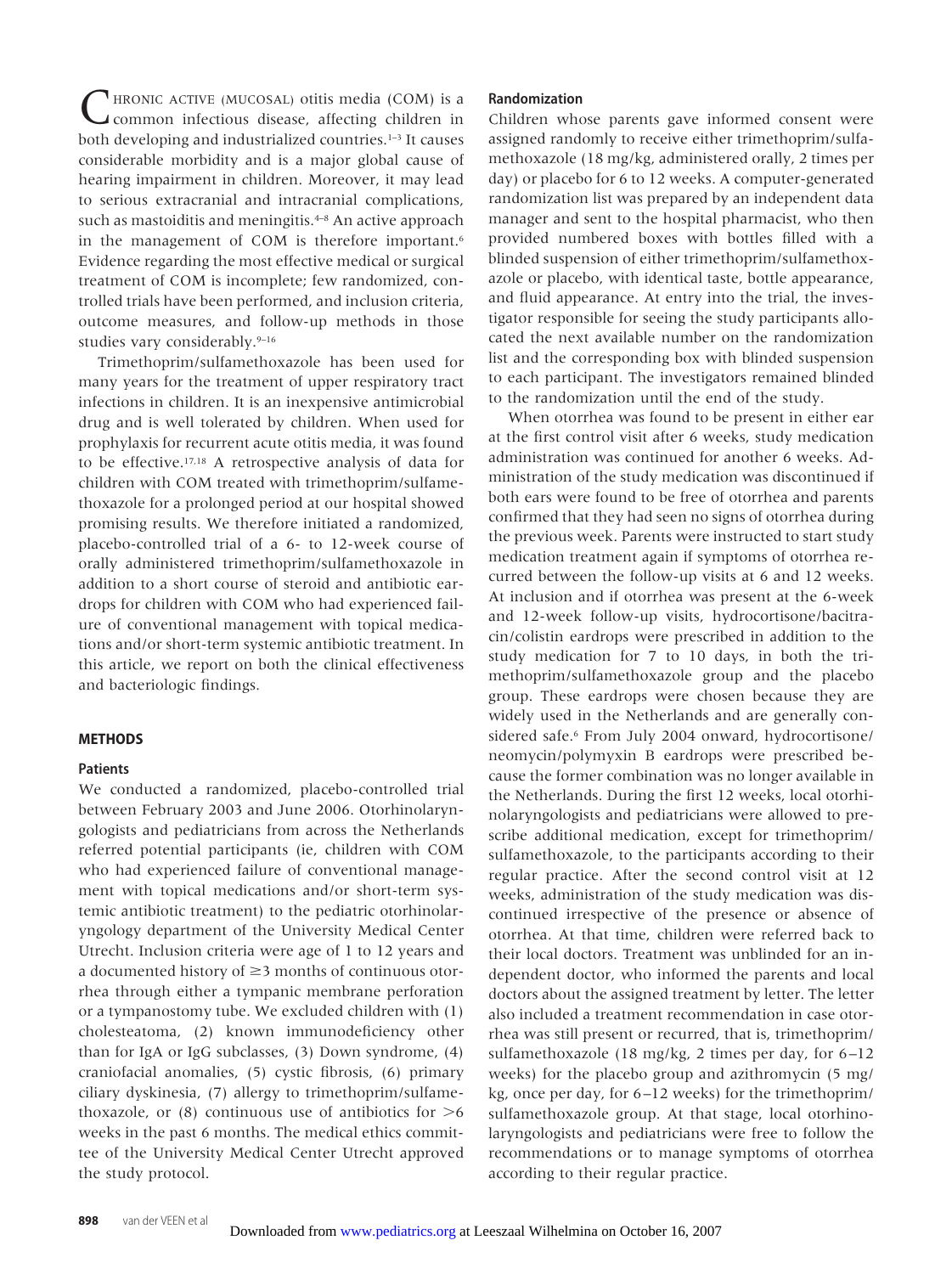

#### FIGURE 1

Flow of participants through the trial. TMP-SMX indicates trimethoprim/sulfamethoxazole; T6, 6-week follow-up; T12, 12-week follow-up. a The number exceeds 87 because >1 reason could be indicated. <sup>b</sup> Administration of the study medication was discontinued if both ears were found to be free from otorrhea and parents confirmed that they had seen no signs of otorrhea during the previous week.

#### **Inclusion and Follow-up Monitoring**

At inclusion, disease-specific questionnaires, including information on potential risk factors for ear disease, duration of otorrhea before study entry, and previous treatments, were completed. At inclusion and at the 3 follow-up visits at 6 weeks, 12 weeks, and 1 year, parents completed 1 generic and 2 disease-specific questionnaires on health-related quality of life, namely, the Child Health Questionnaire parental form,<sup>19</sup> a 6-item otitis media questionnaire,<sup>20</sup> and a visual analog scale measuring ear-related quality of life.20 At these visits, the ears of the children were examined with an otomicroscope. The following features were noted: tympanostomy tube, tympanic membrane perforation, otorrhea, and middle ear effusion. If otorrhea was present, then a swab was taken from the otorrhea before suction cleaning was performed. To test for adverse reactions to the study medication, venous samples were taken for complete blood counts and hepatic (aspartate aminotransferase, alanine aminotransferase, and  $\gamma$ -glutamyltranspeptidase) and renal (urea and creatinine) function tests at inclusion, at 6 weeks, and at 12 weeks. For children  $>3$ years of age, pure-tone air conductive hearing levels were measured at frequencies of 500, 1000, 2000, and 4000 Hz.

Parents kept a diary of study medication and additional medication used for their child's' ear disease, including eardrops. These data were collected at the follow-up visits. During those visits, adverse effects of the study medication were noted and the empty and full bottles of study medication were weighed, to determine compliance rates.

#### **Microbiologic Investigation**

At inclusion and at the follow-up visits, study physicians took otorrhea samples by using flexible, sterile, rayontipped swabs (Medical Wire & Equipment Co, Corsham, Wiltshire, United Kingdom). The samples were immediately stored in Stuart's transport medium at room temperature. Samples were transported to the microbiology laboratory and plated, within 18 hours after sampling, onto sheep blood (5%), *Haemophilus*, and MacConkey agar plates for the isolation of potential aerobic pathogens. The culture plates were incubated aerobically at 37°C (MacConkey agar) and <5% carbon dioxide (blood and *Haemophilus* agars). They were examined at 24 and 48 hours. Colonies suspected to be *Streptococcus pneumoniae*, *Haemophilus influenzae*, *Moraxella catarrhalis*, *Staphylococcus aureus*, *Streptococcus pyogenes*, or aerobic Gram-negative bacteria were identified with previously described methods.<sup>21</sup>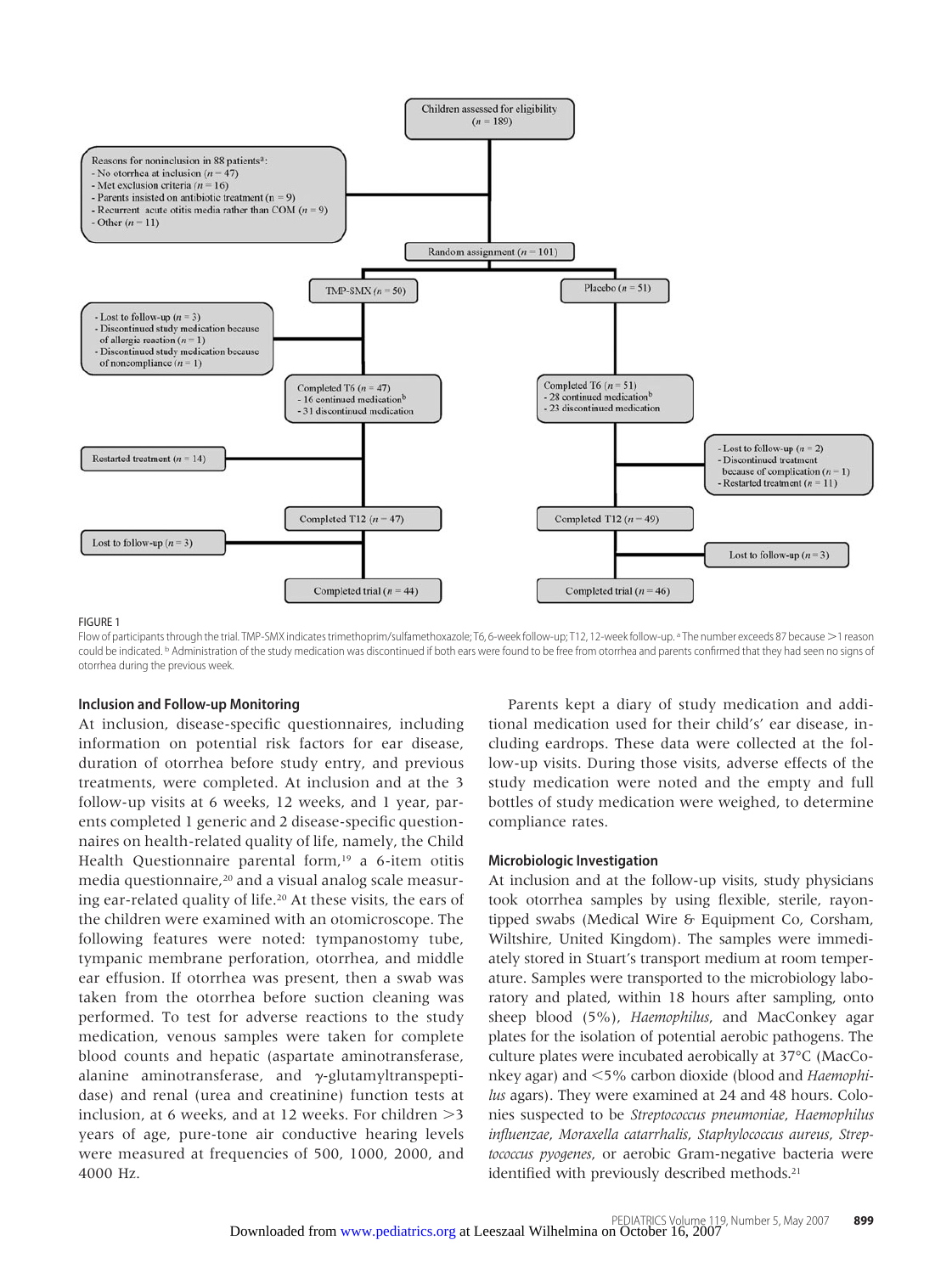# **Study Outcomes**

The primary end point was otomicroscopic signs of otorrhea in the presence of a tympanostomy tube or tympanic membrane perforation at follow-up times of 6 weeks, 12 weeks, and 1 year. Secondary outcome measures were use of medication other than the study medication for ear disease, adverse effects of the study medication, ear/nose/throat operations, health-related quality of life, pure-tone hearing levels, and bacteriologic findings for the otorrhea samples.

# **Statistical Aspects**

Assuming a spontaneous recovery of 25% and a treatment effect of trimethoprim/sulfamethoxazole of 50% (based on a retrospective study of children treated with trimethoprim/sulfamethoxazole for COM at our hospital) and using an  $\alpha$  of .05 and a power of 0.80, we calculated that each group should consist of 50 children. Rate differences (RDs) with 95% confidence intervals (CIs) were calculated at the 3 control visits, to compare the 2 groups for otomicroscopic results, use of medication other than the study medication for ear disease, and adverse effects of the study medication. To detect possible effect modification, subgroup analyses were performed according to age  $(\leq 3$  years or  $> 3$  years) and duration of otorrhea before study entry  $(\leq 6$  months or 6 months), as prespecified in the trial protocol. Healthrelated quality-of-life instrument scores were transformed linearly onto scales of 0 to 100. The differences between the scores at the follow-up visits and at study entry were calculated and presented for each domain. Differences in domain scores between the groups at follow-up times of 0 weeks, 6 weeks, 12 weeks, and 1 year were tested with the Mann-Whitney *U* test, because these scores were not normally distributed. Box and whisker plots were used to compare the pure-tone hearing levels (air conduction at 500, 1000, 2000, and 4000 Hz) between the 2 groups. Percentage differences with 95% CIs were calculated for the bacteriologic findings. All analyses were performed on an intention-to-treat basis.

#### **RESULTS**

#### **Study Group**

Between February 2003 and November 2005, 101 children were enrolled; 50 were allocated to the trimethoprim/sulfamethoxazole group and 51 to the placebo group. The flow of the participants through the trial is presented in Fig 1. At baseline, clinical characteristics did not differ significantly between the 2 groups (Table 1). The median age of the study participants was 50 months (interquartile range: 55 months). The compliance rates for both the trimethoprim/sulfamethoxazole group and the placebo group were good (ie,  $>90\%$  of the prescribed study medication was used).

TABLE 1 **Characteristics of Patients With COM in the Trimethoprim/ Sulfamethoxazole Group and the Placebo Group**

| Characteristics                                      | Trimethoprim/<br>Sulfamethoxazole<br>$(n = 50)$ | Placebo<br>$(n = 51)$ |
|------------------------------------------------------|-------------------------------------------------|-----------------------|
| Male, n (%)                                          | 28 (56)                                         | 26(51)                |
| Age, median (range), mo                              | 48 (12-144)                                     | $51(15 - 143)$        |
| Duration of otorrhea before                          | $8(3 - 113)$                                    | $5(3-116)$            |
| study entry, median                                  |                                                 |                       |
| (range), mo                                          |                                                 |                       |
| Previous treatment, n (%)                            |                                                 |                       |
| Ototopical drops                                     | 50 (100)                                        | 50 (98)               |
| Systemic antibiotic                                  | 48 (96)                                         | 46 (90)               |
| therapy                                              |                                                 |                       |
| Surgery                                              |                                                 |                       |
| Adenoidectomy and/<br>or tonsillectomy               | 30(60)                                          | 36(71)                |
| Tympanostomy tubes                                   | 45 (90)                                         | 46 (90)               |
| Tympanoplasty and/                                   | 5(10)                                           | 7(14)                 |
| or mastoidectomy                                     |                                                 |                       |
| No. of siblings, median                              | $2(0-6)$                                        | $1(0-3)$              |
| (range)                                              |                                                 |                       |
| Family history of otitis                             | 29 (58)                                         | 28 (55)               |
| media (parents or                                    |                                                 |                       |
| siblings), $n$ (%)                                   |                                                 |                       |
| No. of upper respiratory                             | $6(0-8)$                                        | $6(0-7)$              |
| tract infections in 6 mo                             |                                                 |                       |
| before study entry,                                  |                                                 |                       |
| median (range)                                       |                                                 |                       |
| Day care or school in year                           | 45 (90)                                         | 47 (92)               |
| before study entry, n (%)                            |                                                 |                       |
| Parental smoking, n (%)                              | 16(32)                                          | 13(26)                |
| Use of systemic antibiotic                           | 3(6)                                            | 2(4)                  |
| therapy during past 2<br>wk, n (%)                   |                                                 |                       |
| Unilateral/bilateral COM, n<br>$(%)^a$               | 25 (50)/25 (50)                                 | 30 (59)/21 (41)       |
| Tympanostomy tubes, n<br>$(9/6)$ <sup>a</sup>        | 32(64)                                          | 29 (57)               |
| Tympanic membrane<br>perforation, <sup>a</sup> n (%) | 24 (48)                                         | 27(53)                |

Eleven children (6 in the trimethoprim/sulfamethoxazole group and 5 in the placebo group) had a tympanostomy tube in one ear and a tympanic membrane perforation in the other. a At inclusion.

#### **Outcomes**

At the 6-week follow-up visit, otorrhea was present for 28% of children in the trimethoprim/sulfamethoxazole group and 53% in the placebo group (RD:  $-25\%$ ; 95% CI:  $-44\%$  to  $-6\%$ ; number needed to treat [NNT]: 4 children) (Table 2). At 12 weeks, the RD was still  $-15%$ (95% CI:  $-34\%$  to 4%; NNT: 7 children) in favor of the trimethoprim/sulfamethoxazole group. At 1 year, there was no difference between the 2 groups (RD: 5%; 95% CI:  $-12\%$  to 22%). At follow-up times of 6 weeks, 12 weeks, and 1 year, more children in the trimethoprim/ sulfamethoxazole group had bilateral intact tympanic membranes and aerated middle ears than did those in the placebo group.

Otomicroscopic results were also analyzed according to age and duration of otorrhea before study entry. At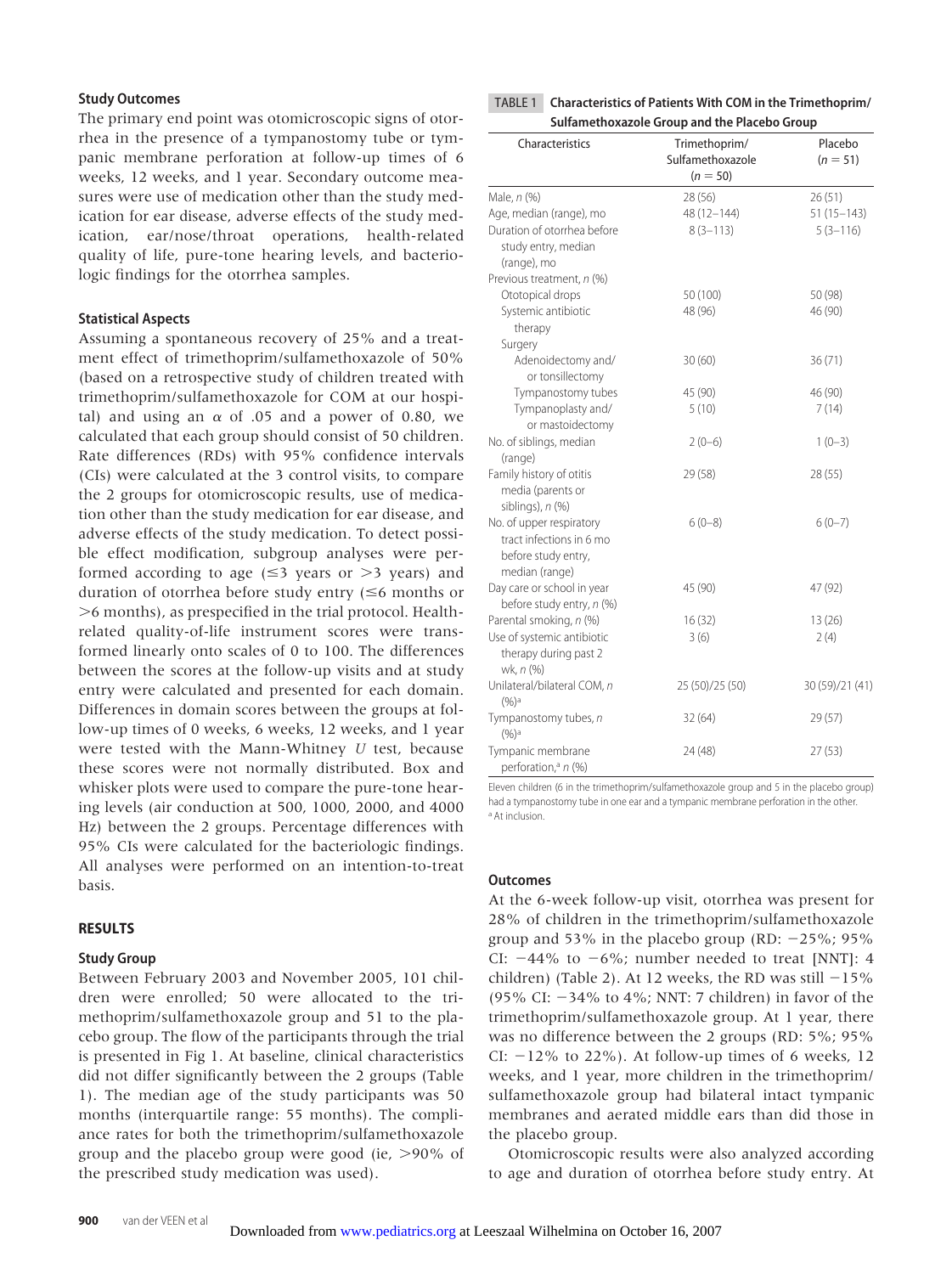| Otoscopy                                                     |                       | 6 wk                  |                     |                       | 12 wk                 |                     |                       | 1 y                   |                         |
|--------------------------------------------------------------|-----------------------|-----------------------|---------------------|-----------------------|-----------------------|---------------------|-----------------------|-----------------------|-------------------------|
|                                                              | No. (%)               |                       | <b>RD</b>           | No. (%)               |                       | <b>RD</b>           | No. (%)               |                       | <b>RD</b>               |
|                                                              | TMP/SMX<br>$(n = 47)$ | Placebo<br>$(n = 51)$ | (95% CI), %         | TMP/SMX<br>$(n = 47)$ | Placebo<br>$(n = 49)$ | (95% CI), %         | TMP/SMX<br>$(n = 44)$ | Placebo<br>$(n = 46)$ | (95% CI), %             |
| Otorrhea (in either ear)                                     | 13(28)                | 27(53)                | $-25(-44$ to $-6$ ) | 15(32)                | 23(47)                | $-15(-34$ to 4)     | 11(25)                | 9(20)                 | $5(-12 \text{ to } 22)$ |
| In the presence of                                           |                       |                       |                     |                       |                       |                     |                       |                       |                         |
| Tympanostomy tube                                            | 6(13)                 | 11(22)                | $-9(-24t)$          | 9(19)                 | 10(20)                | $-1$ ( $-17$ to 15) | 5(11)                 | 2(4)                  | $7(-4t018)$             |
| Tympanic membrane perforation                                | 7(15)                 | 16(31)                | $-16 (-32 to 0)$    | 6(13)                 | 13(28)                | $-15(-31$ to 1)     | 4(9)                  | 6(13)                 | $-4(-17 \text{ to } 9)$ |
| Bilateral intact tympanic membrane<br>and aerated middle ear | 2(4)                  | 0(0)                  | $4(-2 to 10)$       | 4(9)                  | 0(0)                  | 9(1 to 17)          | 7(16)                 | 5(11)                 | $5(-9t019)$             |

# TABLE 2 **Otomicroscopic Results at Follow-Up Visits**

TMP/SMX indicates trimethoprim/sulfamethoxazole.

the 6-week follow-up visit, otorrhea was present in 8 children (29%) with  $>6$  months of otorrhea before study entry who were treated with trimethoprim/sulfamethoxazole and 14 (67%) who were treated with placebo (RD:  $-38\%$ ; 95% CI:  $-64\%$  to  $-12\%$ ; NNT: 3 children). For the children with 3 to 6 months of otorrhea before study entry, these values were 5 (26%) versus 13 (43%) (RD:  $-17\%$ ; 95% CI:  $-44\%$  to 10%; NNT: 6 children). At the 12-week follow-up visit, these numbers were 11 (39%) versus 15 (71%) (RD:  $-32\%$ ; 95% CI:  $-59%$  to  $-5%$ ; NNT: 3 children) and 4 (21%) versus 8 (29%) (RD:  $-8\%$ ; 95% CI:  $-33\%$  to 17%; NNT: 13 children), respectively. At the follow-up time of 1 year, the treatment effect was no longer affected by the duration of otorrhea before study entry. Age did not influence the effectiveness of trimethoprim/sulfamethoxazole.

During the first 6 weeks, 38 (83%) of the children in the trimethoprim/sulfamethoxazole group and 39 (77%) of the children in the placebo group used antibiotic eardrops (RD:  $6\%$ ;  $95\%$  CI:  $-10\%$  to 22%). After the first 6 weeks, antibiotic eardrops were used slightly more often in the placebo group than in the trimethoprim/sulfamethoxazole group; 21 (55%) in the trimethoprim/sulfamethoxazole group and 26 (67%) in the placebo group (RD:  $-12\%$ ; 95% CI:  $-34\%$  to 10%) used eardrops between follow-up times of 6 weeks and 12 weeks. Between follow-up times of 12 weeks and 1 year, these figures were 78% and 82% (RD:  $-4\%$ ; 95% CI:  $-22\%$  to 14%), respectively. Systemic antibiotics other than the study medication (mostly amoxicillin) were used by 4 children (11%) in the trimethoprim/ sulfamethoxazole group and 7 children (18%) in the placebo group between inclusion and the follow-up time of 12 weeks (RD:  $-7\%$ ; 95% CI:  $-23\%$  to 9%). Between 12 weeks and 1 year, these figures were 23 (62%) and 18 (47%), respectively (RD: 15%; 95% CI:  $-7\%$  to 37%), and trimethoprim/sulfamethoxazole and azithromycin were used most frequently. Ear/nose/throat surgery (tympanostomy tube insertion or removal,  $n = 13$ ; adenotonsillectomy,  $n = 7$ ; tympanomastoidectomy and/or tympanoplasty,  $n = 5$ ) was performed for similar

numbers of children in the 2 groups between follow-up times of 12 weeks and 1 year, that is, 13 (30%) in the trimethoprim/sulfamethoxazole group and 11 (24%) in the placebo group (RD:  $6\%$ ;  $95\%$  CI:  $-12\%$  to  $24\%$ ).

Figure 2 shows box and whisker plots of the hearing levels for children  $>3$  years of age. Pure-tone air conduction levels at 500, 1000, 2000, and 4000 Hz could be determined for 20 children in the trimethoprim/sulfamethoxazole group and 18 children in the placebo group. Although hearing levels generally improved, no differences between the groups were found.

During the study, the health-related quality-of-life scores improved substantially in both the trimethoprim/ sulfamethoxazole and placebo groups (data not shown). Mean scores for the trimethoprim/sulfamethoxazole and placebo groups for the 6-item otitis media questionnaire, Child Health Questionnaire, and visual analog scale were the same at all visits.

Table 3 shows that, at follow-up times of 6 weeks, 12 weeks, and 1 year, there were no differences in the proportions of culture-positive otorrhea samples for the trimethoprim/sulfamethoxazole group and the placebo group (6 weeks: RD:  $0\%$ ; 95% CI:  $-14\%$  to  $14\%$ ; 12 weeks: RD: 3%; 95% CI: 20% to 26%; 1 year: RD:  $-8\%$ ; 95% CI:  $-23\%$  to 7%). At follow-up times of 6 and 12 weeks, *Pseudomonas aeruginosa* was the most frequently isolated microorganism in both groups and, in contrast to most other organisms, was found more frequently in the otorrhea samples of the trimethoprim/ sulfamethoxazole group than in those of the placebo group, that is, 9 (56%) vs 12 (38%) at 6 weeks (RD: 18%; 95% CI: 12% to 48%) and 7 (50%) vs 9 (31%) at 12 weeks (RD: 19%; 95% CI:  $-12$ % to 50%). At the follow-up time of 1 year, no differences were found between the groups.

# **Adverse Effects**

During the first 6 weeks, vomiting or diarrhea (potential adverse effects of the study medication) were reported for 9% of the trimethoprim/sulfamethoxazole group and 2% of the placebo group (RD:  $7\%$ ; 95% CI:  $-2\%$  to 16%; number needed to harm: 14 children). Between 6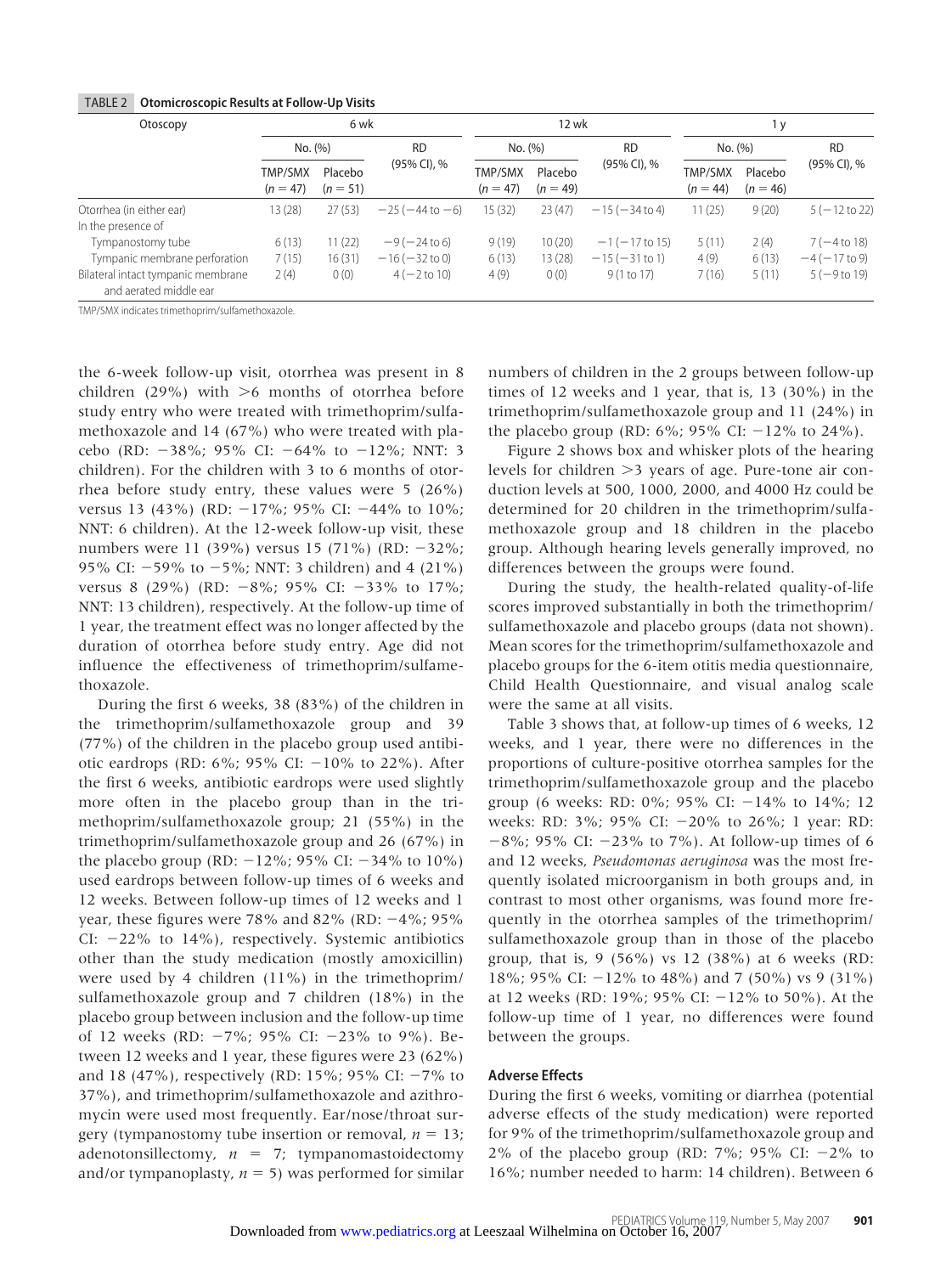

# FIGURE 2

Box and whisker plots<sup>22</sup> of the average air-conduction levels at 500, 1000, 2000, and 4000 Hz at inclusion and at 6 weeks, 12 weeks, and 1 year. Values are expressed as the median (horizontal line in each box), with the quartiles (top and bottom of the box) and range (I bar), excluding out-of-range observations  $(2^{n} \geq 1.5)$  times the interquartile range beyond the quartile). TMP-SMX indicates trimethoprim/sulfamethoxazole.

and 12 weeks, no differences between the groups were found. One child in the trimethoprim/sulfamethoxazole group developed a skin rash; she was treated with cetirizine and administration of the study medication was discontinued, after which the rash disappeared. Treatment of COM was continued with azithromycin. Complete blood count and hepatic and renal function tests at inclusion and at follow-up times of 6 weeks and 12 weeks did not show any abnormalities in either group.

Two children developed mastoiditis during the first 12 weeks of follow-up monitoring, and their randomization codes were unblinded immediately. One child was allocated to trimethoprim/sulfamethoxazole; he was treated with a mastoidectomy and amoxicillin/clavulanic acid, administered intravenously for 7 days and orally for 14 days. The other child was allocated to placebo; he was treated with intravenously administered amoxicillin/clavulanic acid for 7 days, followed by 6 weeks of trimethoprim/sulfamethoxazole. Both children recovered well with this therapy.

# **DISCUSSION**

This is the first placebo-controlled, randomized trial of systemic antibiotic treatment for patients with COM. It showed that a 6- to 12-week high-dose course of trimethoprim/sulfamethoxazole in addition to a short course of steroid and antibiotic eardrops had a cure rate of 68% at the follow-up time of 12 weeks and was clinically more effective than placebo for children with COM who had experienced failure of conventional management with topical medications or short-term systemic antibiotic therapy. This treatment effect was most pronounced during the first 6 weeks. Children with a history of otorrhea for  $>6$  months benefited more from trimethoprim/sulfamethoxazole therapy than did those with a shorter history of otorrhea. Age did not influence the effectiveness of trimethoprim/sulfamethoxazole. Pure-tone hearing levels and health-related quality of life improved during the study but did not differ between the trimethoprim/sulfamethoxazole group and the placebo group.

The effect of treatment with trimethoprim/sulfamethoxazole for COM was studied in one previous trial, in which a 2-week course of trimethoprim/sulfamethoxazole was compared with a course of antibiotics based on culture results.9 After a maximal follow-up period of only 14 days, otorrhea resolved for 75% of the trimethoprim/sulfamethoxazole group and 85% of the patients treated with culture-directed antibiotics. Other studies using various systemic antibiotics for COM found similar success rates of  $\sim$ 70%.<sup>10–14,16</sup> Inclusion and outcome criteria, route of drug administration, and follow-up periods in those studies varied considerably, and no study was placebo controlled.2

Our results need to be interpreted in light of several limitations. First, the children in our study had persistent symptoms of COM despite conventional management with topical medications, short-term systemic antibiotic therapy, and/or previous ear surgery. Because the majority of children with otorrhea seen by generalist physicians respond well to conventional management, our results should be applied to patients with similarly complicated COM.

Second, because the Netherlands is known for its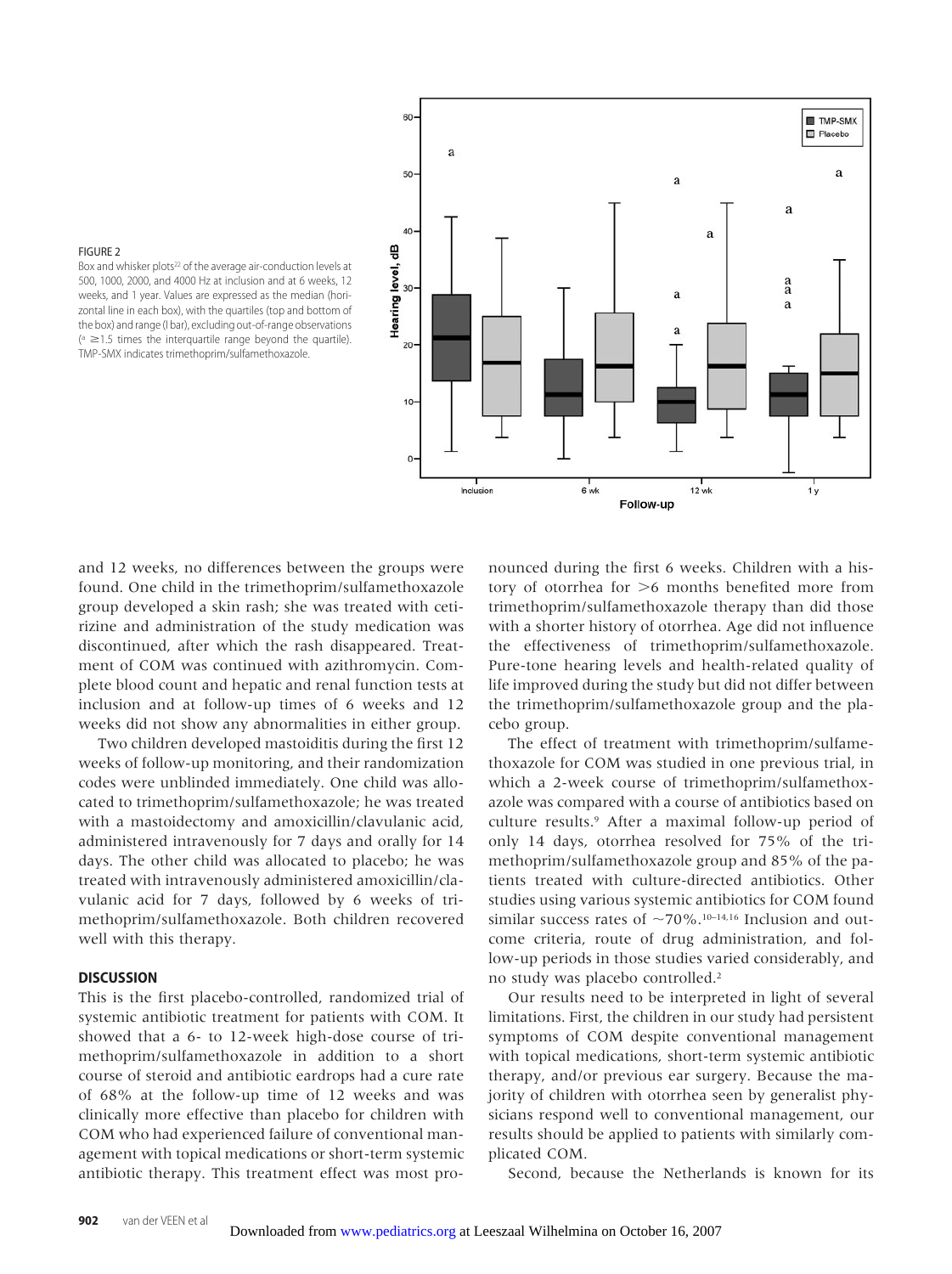| TABLE3 Bacteriologic Findings for the Otorrhea Samples of Children at Inclusion and During Follow-Up Monitoring (per Sample Taken) |                              |                       |                                     |                       |                          |                      |                     |                           |                         |                                     |                          |
|------------------------------------------------------------------------------------------------------------------------------------|------------------------------|-----------------------|-------------------------------------|-----------------------|--------------------------|----------------------|---------------------|---------------------------|-------------------------|-------------------------------------|--------------------------|
| Bacterial Species                                                                                                                  | Inclusion                    |                       |                                     | 6 wk                  |                          |                      | 12 wk               |                           |                         | $\geq$                              |                          |
|                                                                                                                                    | No. (%)                      |                       | No. (%)                             |                       | RD                       | No. (%)              |                     | æ                         | No. (%)                 |                                     | æ                        |
|                                                                                                                                    | <b>TMP/SMX</b><br>$(n = 74)$ | $(n = 70)$<br>Placebo | TMP/SMX<br>16)<br>$=$ $\frac{1}{2}$ | Placebo<br>$(n = 32)$ | 95% CI), %               | MP/SMX<br>$(n = 14)$ | acebo<br>$(n = 29)$ | (95% CI), %               | MP/SMX<br>$(n = 13)$    | Placebo<br>$(n = 11)$               | 95% Cl), %               |
| Positive culture                                                                                                                   | 68(92)                       | 59 (84)               | 15 (94)                             | 30 (94)               | $0(-14t014)$             | 12(86)               | 24(83)              | $3(-20 to 26)$            | 12(92)                  | 1(100)                              | $-8(-23 \text{ to } 7)$  |
| treptococcus pneumoniae                                                                                                            | 10(14)                       | 7(10)                 |                                     | 5 (16)                | $-16(-29$ to $-3)$       | D(0)                 |                     | $-14(-27 \text{ to } -1)$ | (8)                     | (9)                                 | $-1(-23 \text{ to } 21)$ |
| Hemolytic streptococci, group A                                                                                                    |                              |                       |                                     |                       | $-6(-14$ to 2)           | $\odot$              |                     | $-3(-20 to 14)$           | (8)                     |                                     | $8(-7 to 23)$            |
| Haemophilus influenzae                                                                                                             | 3(18)                        | 23 (33)               |                                     | $2(6)$<br>6(29)       | $-29(-45$ to $-13)$      | $\odot$              |                     | $-24(-45$ to $-3)$        |                         | 0(0)                                | $6(-20$ to 32)           |
| Staphylococcus aureus                                                                                                              | 5(20)                        | 14(20)                | 2(1)                                | 6(19)                 | $-6(-27 to 15)$          | $\mid$ (7)           |                     | $-14 (-34 to 6)$          | 2(15)<br>2(15)<br>6(46) |                                     | $6(-20 to 32)$           |
| pseudomonas aeruginosa                                                                                                             | 32 (43)                      | 22(31)                | 9(56)                               | 12(38)                | $18(-12 \text{ to } 48)$ | 7(50)                |                     | $19(-12 \text{ to } 50)$  |                         | $\frac{19}{650}$<br>$\frac{65}{60}$ | $-9(-49t031)$            |
| Moraxella catarrhalis                                                                                                              |                              | 6(9)                  | $\circ$                             | 1(3)                  | $-3(-9t03)$              | 0(0)                 |                     | $10(-21 to 1)$            |                         |                                     | 0(0 to 0)                |
| Other organisms                                                                                                                    | 53 (72)                      | 23 (33)               | 10(63)                              | 12(38)                | $25(-4 to 54)$           | (62)                 |                     | $-5(-34 to 24)$           | $0(0)$<br>$7(54)$       |                                     | $28(-63 to 7)$           |
| otal No. of species                                                                                                                |                              |                       |                                     |                       |                          |                      |                     |                           |                         |                                     |                          |
| TMP/SMX indicates trimethoprim/sulfamethoxazole.                                                                                   |                              |                       |                                     |                       |                          |                      |                     |                           |                         |                                     |                          |

restrictive policy regarding systemic antibiotic treatment for otitis media, it is possible that before study entry the participants had received fewer courses of systemic antibiotics and more courses of topical antibiotics than would be expected in other countries. A meta-analysis by Macfadyen et al,<sup>16</sup> however, showed that topical antibiotics, such as those used by our participants before study entry, were more effective than short courses of systemic antibiotic therapy in resolving otorrhea. Therefore, we think that our results can be extrapolated to countries where short-term systemic antibiotic therapy is used more frequently for the management of COM.

Third, children in our study all received suction cleaning and topical treatment, in addition to the study medication, when otorrhea was present. Antibiotic eardrops were used slightly more frequently in the placebo group than in the trimethoprim/sulfamethoxazole group between follow-up times of 6 and 12 weeks. This might have influenced the high cure rate in the placebo group at 12 weeks, which might have resulted in an underestimation of the real treatment effect of trimethoprim/ sulfamethoxazole. Other important factors for the small treatment effect with the longer course might have been the natural course of COM and regression to the mean.

Fourth, at the follow-up time of 12 weeks, the parents and the local otolaryngologist or pediatrician were informed about the assigned treatment, and doctors were free to manage additional symptoms of COM in both groups either according to our advice (with a 6-week course of antibiotics) or according to their own practice. Our follow-up data revealed that 10 children in the placebo group and 7 children in the trimethoprim/sulfamethoxazole group indeed received a prolonged course of antibiotics after the follow-up period of 12 weeks. This might have added to the dilution of the effect after 12 weeks.

Fifth, the choice of trimethoprim/sulfamethoxazole for COM could be questioned, because *P aeruginosa*, which is the most common organism in COM and was present in 54 (38%) of otorrhea samples at inclusion, is known to be unsusceptible to trimethoprim/sulfamethoxazole. This is reflected by our culture results; during treatment with trimethoprim/sulfamethoxazole, the proportion of otorrhea samples positive for *P aeruginosa* did not change, whereas that of bacteria that are not intrinsically resistant to trimethoprim/sulfamethoxazole, such as *H influenzae* and *S pneumoniae*, decreased. Because trimethoprim/sulfamethoxazole was effective during the first 6 to 12 weeks of our study, *P aeruginosa* seems to be a secondary microorganism in COM, rather than the causative microorganism.

# **CONCLUSIONS**

A 6- to 12-week course of high-dose, oral, trimethoprim/sulfamethoxazole therapy is beneficial for children suffering from COM. The treatment effect is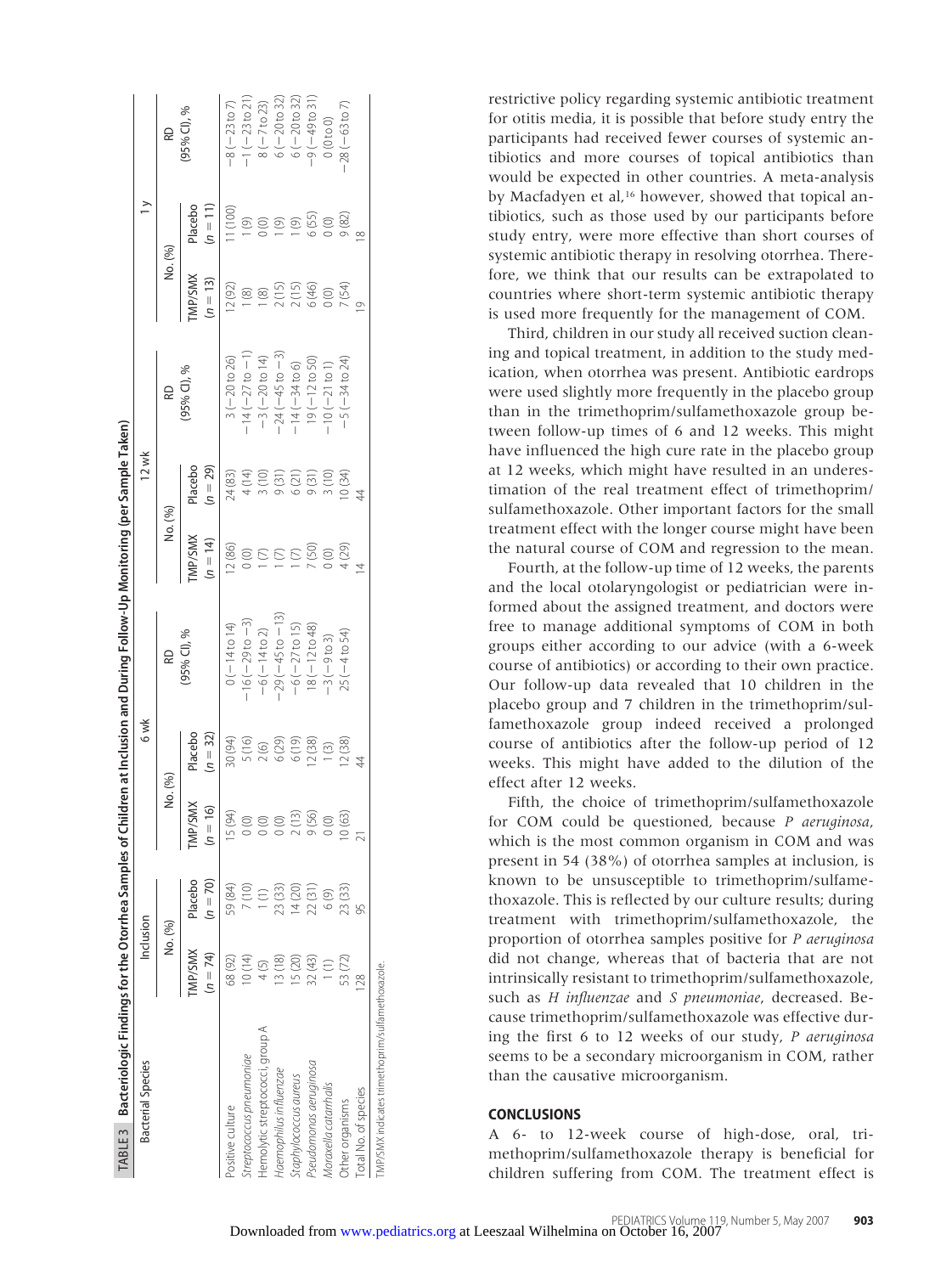most pronounced with the shorter course and disappears if administration of the medication is discontinued.

# **ACKNOWLEDGMENTS**

This study was funded by grant 01-235 from the Health Care Insurance Council, Netherlands.

We thank A. McArthur-Noom for the microbiologic determinations and P. M. van Eden for conscientious secretarial support.

## **REFERENCES**

- 1. Bluestone CD. Epidemiology and pathogenesis of chronic suppurative otitis media: implications for prevention and treatment. *Int J Pediatr Otorhinolaryngol.* 1998;42:207–223
- 2. Verhoeff M, van der Veen EL, Rovers MM, Sanders EA, Schilder AG. Chronic suppurative otitis media: a review. *Int J Pediatr Otorhinolaryngol.* 2006;70:1–12
- 3. Browning GG. Aetiopathology of inflammatory conditions of the external and middle ear. In: Alan GK, ed. *Scott-Brown's Otolaryngology*. Vol 3. 6th ed. Oxford, England: Reed Educational and Professional Publishing; 1997:15–28
- 4. Kaplan DM, Fliss DM, Kraus M, Dagan R, Leiberman A. Audiometric findings in children with chronic suppurative otitis media without cholesteatoma. *Int J Pediatr Otorhinolaryngol.* 1996;35:89–96
- 5. Seely DR, Gloyd SS, Wright AD, Norton SJ. Hearing loss prevalence and risk factors among Sierra Leonean children. *Arch Otolaryngol Head Neck Surg.* 1995;121:853–858
- 6. World Health Organization. *Chronic Suppurative Otitis Media: Burden of Illness and Management Options*. Geneva, Switzerland: World Health Organization; 2004
- 7. Osma U, Cureoglu S, Hosoglu S. The complications of chronic otitis media: report of 93 cases. *J Laryngol Otol.* 2000;114: 97–100
- 8. Kangsanarak J, Fooanant S, Ruckphaopunt K, Navacharoen N, Teotrakul S. Extracranial and intracranial complications of suppurative otitis media: report of 102 cases. *J Laryngol Otol.* 1993; 107:999–1004
- 9. Khanna V, Chander J, Nagarkar NM, Dass A. Clinicomicrobiologic evaluation of active tubotympanic type chronic suppurative otitis media. *J Otolaryngol.* 2000;29:148–153
- 10. Fliss DM, Dagan R, Houri Z, Leiberman A. Medical manage-

ment of chronic suppurative otitis media without cholesteatoma in children. *J Pediatr.* 1990;116:991–996

- 11. Dagan R, Fliss DM, Einhorn M, Kraus M, Leiberman A. Outpatient management of chronic suppurative otitis media without cholesteatoma in children. *Pediatr Infect Dis J.* 1992;11: 542–546
- 12. Esposito S, Noviello S, Ianniello F, D'Errico G. Ceftazidime for outpatient parenteral antibiotic therapy (OPAT) of chronic suppurative otitis media due to *Pseudomonas aeruginosa*. *J Chemother.* 2000;12:88–93
- 13. Somekh E, Cordova Z. Ceftazidime versus aztreonam in the treatment of pseudomonal chronic suppurative otitis media in children. *Scand J Infect Dis.* 2000;32:197–199
- 14. Legent F, Bordure P, Beauvillain C, Berche P. Controlled prospective study of oral ciprofloxacin versus amoxycillin/ clavulanic acid in chronic suppurative otitis media in adults. *Chemotherapy.* 1994;40(suppl 1):16–23
- 15. Rickers J, Petersen CG, Pedersen CB, Ovesen T. Long-term follow-up evaluation of mastoidectomy in children with noncholesteatomatous chronic suppurative otitis media. *Int J Pediatr Otorhinolaryngol.* 2006;70:711–715
- 16. Macfadyen CA, Acuin JM, Gamble C. Systemic antibiotics versus topical treatments for chronically discharging ears with underlying eardrum perforations. *Cochrane Database Syst Rev.* 2006;(1):CD005608
- 17. Sih T, Moura R, Caldas S, Schwartz B. Prophylaxis for recurrent acute otitis media: a Brazilian study. *Int J Pediatr Otorhinolaryngol.* 1993;25:19–24
- 18. Gaskins JD, Holt RJ, Kyong CU, Weart CW, Ward J. Chemoprophylaxis of recurrent otitis media using trimethoprim/ sulfamethoxazole. *Drug Intell Clin Pharm.* 1982;16:387–390
- 19. Raat H, Bonsel GJ, Essink-Bot ML, Landgraf JM, Gemke RJ. Reliability and validity of comprehensive health status measures in children: the Child Health Questionnaire in relation to the Health Utilities Index. *J Clin Epidemiol.* 2002;55:67–76
- 20. Rosenfeld RM, Goldsmith AJ, Tetlus L, Balzano A. Quality of life for children with otitis media. *Arch Otolaryngol Head Neck Surg.* 1997;123:1049–1054
- 21. Murray PR, Baron EJ, Pfaller MA, Tenover FC, Yolken RH, eds. *Manual of Clinical Microbiology.* 6th ed. Washington, DC: ASM Press; 1995
- 22. American Academy of Otolaryngology-Head and Neck Surgery Foundation. Committee on Hearing and Equilibrium guidelines for the evaluation of results of treatment of conductive hearing loss. *Otolaryngol Head Neck Surg.* 1995;113:186–187

## **RANDOMIZED CLINICAL TRIALS**

*Pediatrics* requires investigators to register their clinical trials in a public trials registry. The members of the International Committee of Medical Journal Editors (ICMJE) will consider most clinical trials for publication only if they have been registered (see *N Engl J Med*. 2004;351:1250–1251). Current information on requirements and appropriate registries is available at www. icmje.org/faq.pdf.